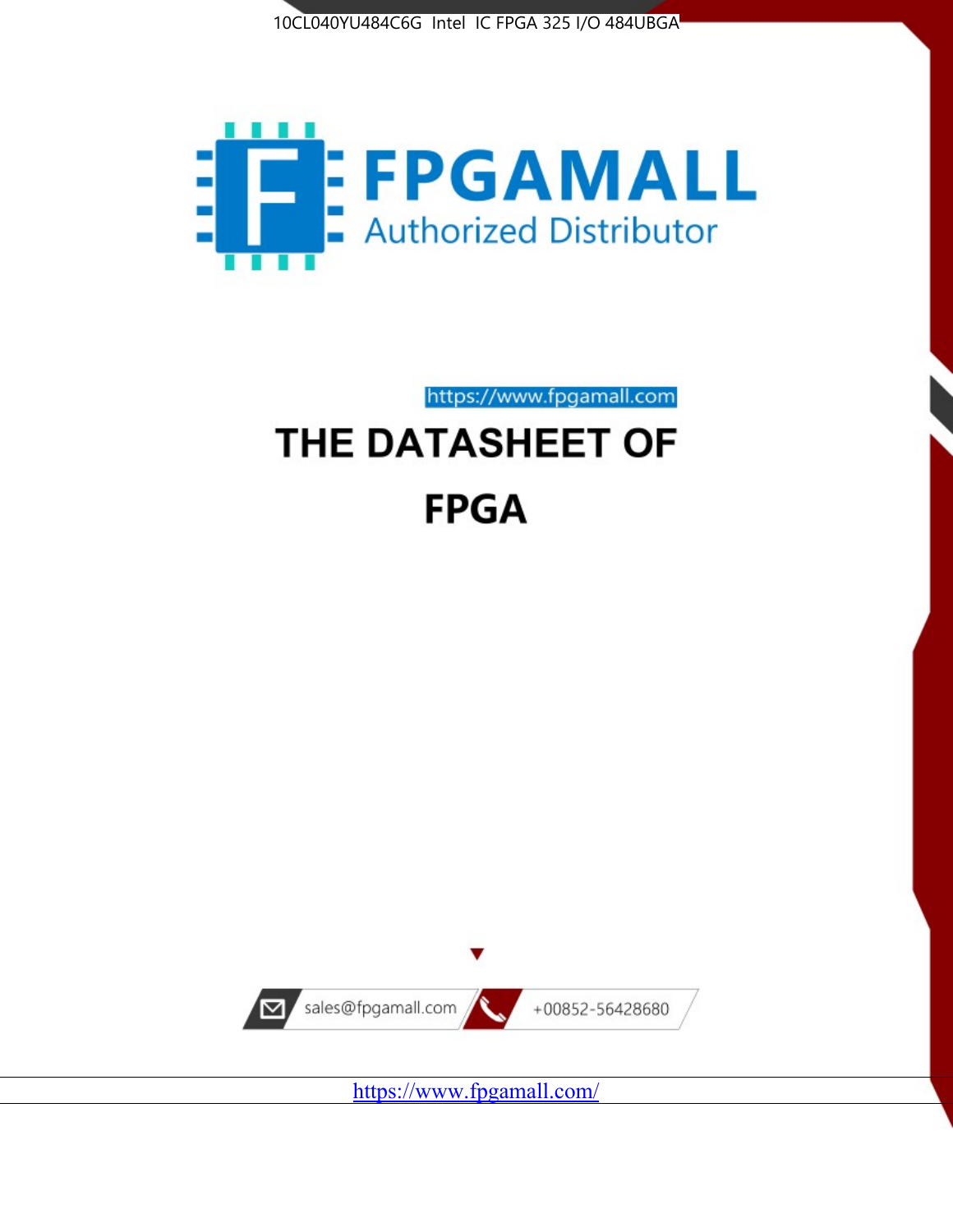10CL040YU484C6G Intel IC FPGA 325 I/O 484UBGA



# **Intel® Cyclone® 10 LP Device Overview**



**C10LP51001 | 2020.05.21** Latest document on the web: **[PDF](https://www.intel.com/content/dam/www/programmable/us/en/pdfs/literature/hb/cyclone-10/c10lp-51001.pdf)** | **[HTML](https://www.intel.com/content/www/us/en/programmable/documentation/hci1490246873896.html)**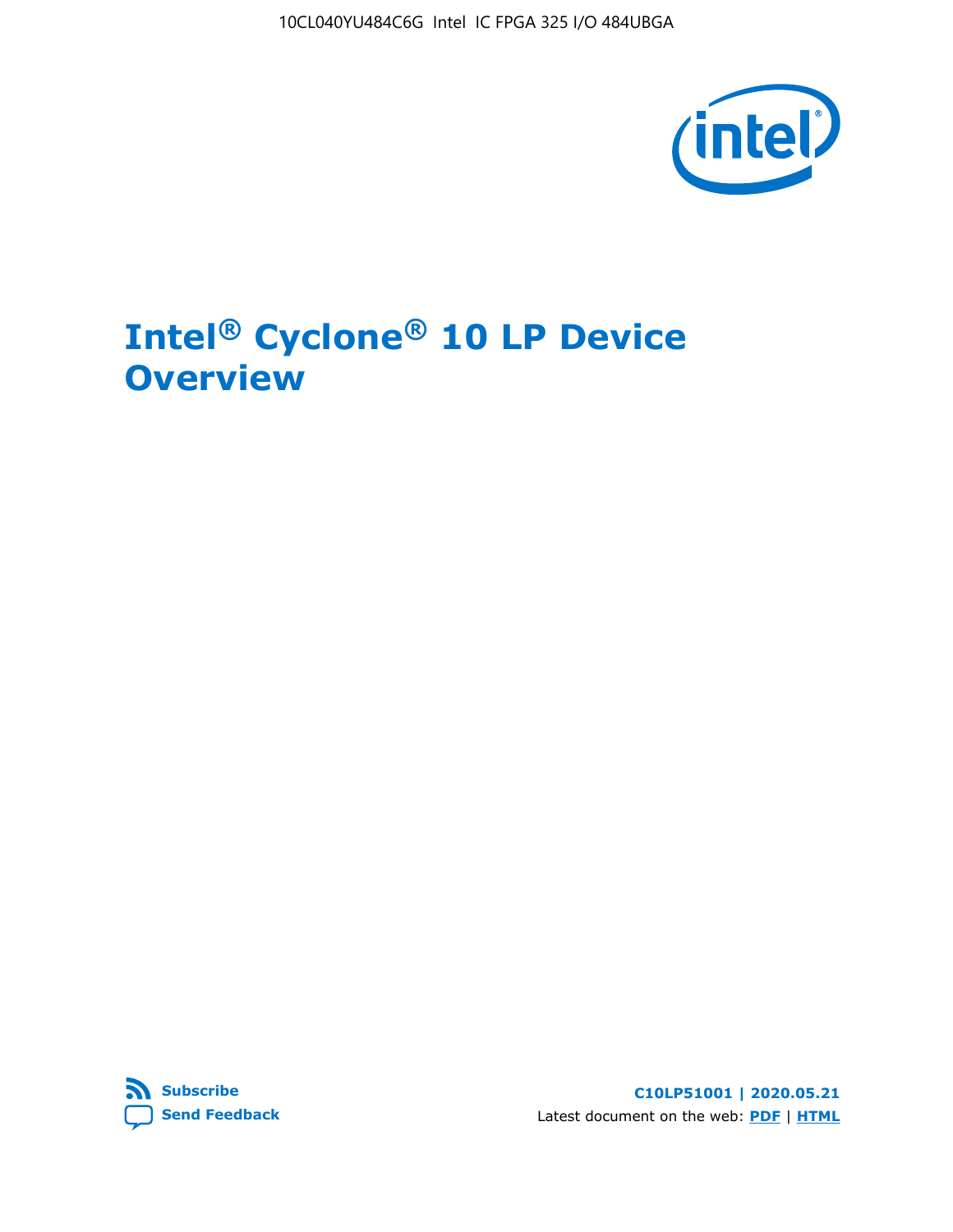

**Contents** 

## **Contents**

| Document Revision History for Intel Cyclone 10 LP Device Overview10 |  |
|---------------------------------------------------------------------|--|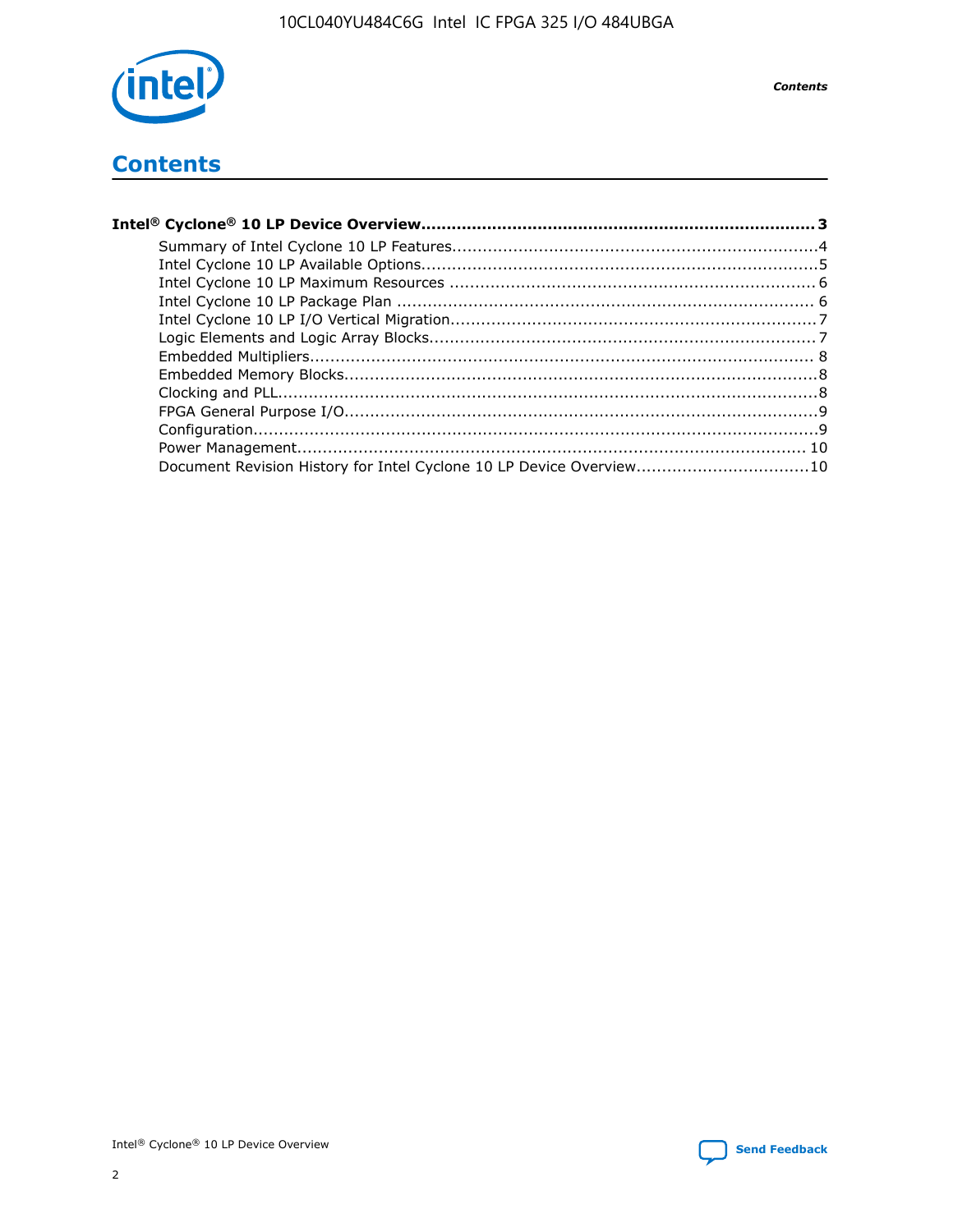**C10LP51001 | 2020.05.21 [Send Feedback](mailto:FPGAtechdocfeedback@intel.com?subject=Feedback%20on%20Intel%20Cyclone%2010%20LP%20Device%20Overview%20(C10LP51001%202020.05.21)&body=We%20appreciate%20your%20feedback.%20In%20your%20comments,%20also%20specify%20the%20page%20number%20or%20paragraph.%20Thank%20you.)**



# **Intel® Cyclone® 10 LP Device Overview**

The Intel® Intel Cyclone® 10 LP FPGAs are optimized for low cost and low static power, making them ideal for high-volume and cost-sensitive applications.

Intel Cyclone 10 LP devices provide a high density sea of programmable gates, onboard resources, and general purpose I/Os. These resources satisfies the requirements of I/O expansion and chip-to-chip interfacing. The Intel Cyclone 10 LP architecture suits smart and connected end applications across many market segments:

- Industrial and automotive
- Broadcast, wireline, and wireless
- Compute and storage
- Government, military, and aerospace
- Medical, consumer, and smart energy

The free but powerful Intel Quartus® Prime Lite Edition software suite of design tools meets the requirements of several classes of users:

- Existing FPGA designers
- Embedded designers using the FPGA with Nios® II processor
- Students and hobbyists who are new to FPGA

Advanced users who require access to the full IP Base Suite can subscribe to the Intel Quartus Prime Standard Edition or purchase the license separately.

#### **Related Information**

- [Software Development Tools, Nios II Processor](https://www.altera.com/products/processors/design-tools.html) Provides more information about the Nios II 32-bit soft IP processor and Embedded Design Suite (EDS).
- [Intel Quartus Prime IP Base Suite](https://www.altera.com/products/intellectual-property/design/ip-base-suite.html)
- **[Intel Quartus Prime Editions](https://www.altera.com/products/design-software/fpga-design/quartus-prime/download.html)**

Intel Corporation. All rights reserved. Agilex, Altera, Arria, Cyclone, Enpirion, Intel, the Intel logo, MAX, Nios, Quartus and Stratix words and logos are trademarks of Intel Corporation or its subsidiaries in the U.S. and/or other countries. Intel warrants performance of its FPGA and semiconductor products to current specifications in accordance with Intel's standard warranty, but reserves the right to make changes to any products and services at any time without notice. Intel assumes no responsibility or liability arising out of the application or use of any information, product, or service described herein except as expressly agreed to in writing by Intel. Intel customers are advised to obtain the latest version of device specifications before relying on any published information and before placing orders for products or services. \*Other names and brands may be claimed as the property of others.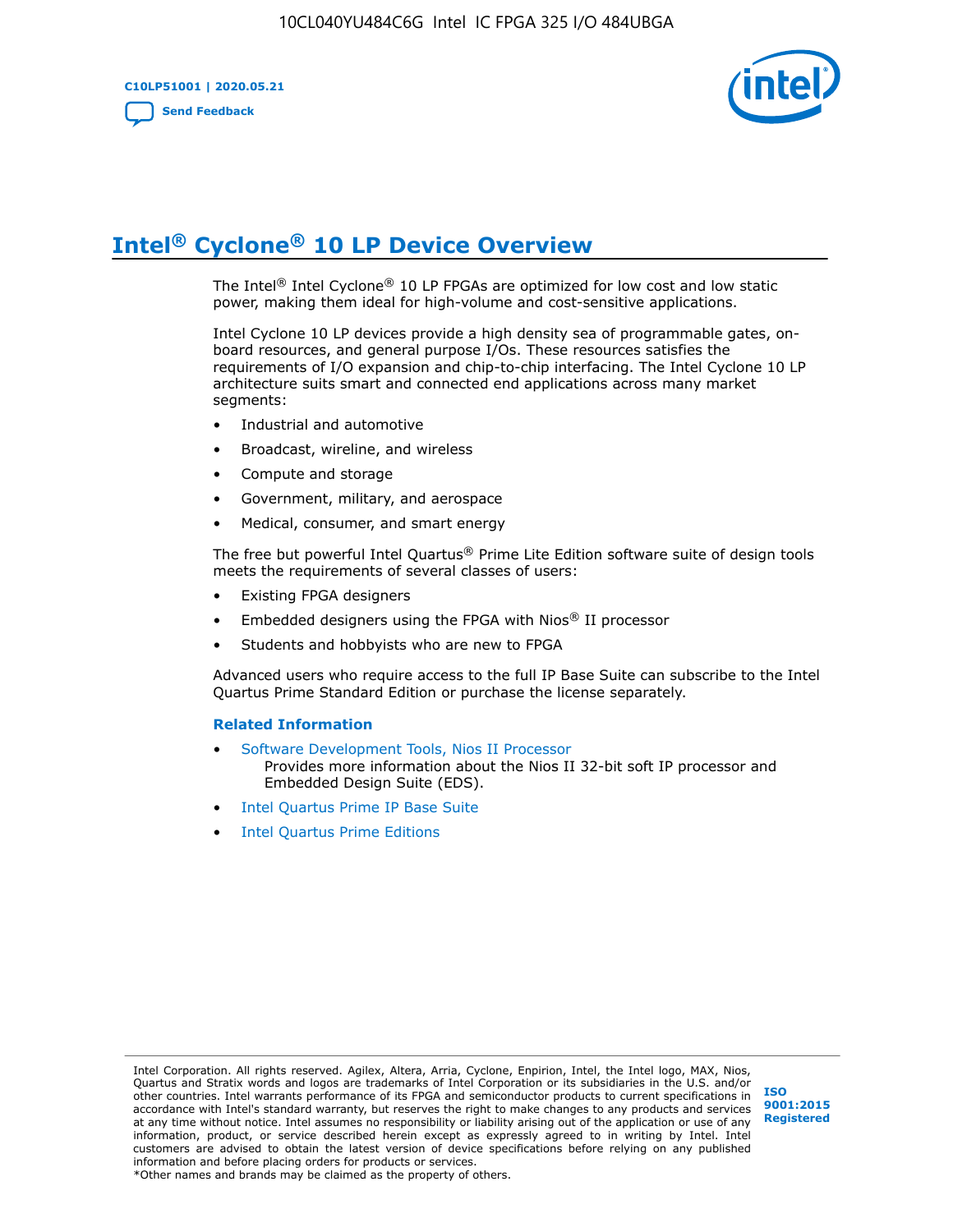

## **Summary of Intel Cyclone 10 LP Features**

### **Table 1. Summary of Features for Intel Cyclone 10 LP Devices**

| <b>Feature</b>                  | <b>Description</b>                                                                                                                                                                                                                                        |
|---------------------------------|-----------------------------------------------------------------------------------------------------------------------------------------------------------------------------------------------------------------------------------------------------------|
| Technology                      | Low-cost, low-power FPGA fabric<br>$\bullet$<br>1.0 V and 1.2 V core voltage options<br>Available in commercial, industrial, and automotive temperature grades                                                                                            |
| Packaging                       | Several package types and footprints:<br>٠<br>- FineLine BGA (FBGA)<br>- Enhanced Thin Quad Flat Pack (EQFP)<br>- Ultra FineLine BGA (UBGA)<br>- Micro FineLine BGA (MBGA)<br>Multiple device densities with pin migration capability<br>RoHS6 compliance |
| Core architecture               | Logic elements (LEs)-four-input look-up table (LUT) and register<br>٠<br>Abundant routing/metal interconnect between all LEs<br>٠                                                                                                                         |
| Internal memory<br>blocks       | M9K-9-kilobits (Kb) of embedded SRAM memory blocks, cascadable<br>$\bullet$<br>Configurable as RAM (single-port, simple dual port, or true dual port), FIFO buffers, or ROM<br>$\bullet$                                                                  |
| Embedded multiplier<br>blocks   | One $18 \times 18$ or two 9 $\times$ 9 multiplier modes, cascadable<br>$\bullet$<br>Complete suite of DSP IPs for algorithmic acceleration<br>$\bullet$                                                                                                   |
| Clock networks                  | Global clocks that drive throughout entire device, feeding all device quadrants<br>٠<br>Up to 15 dedicated clock pins that can drive up to 20 global clocks<br>$\bullet$                                                                                  |
| Phase-locked loops<br>(PLLs)    | Up to four general purpose PLLs<br>٠<br>Provides robust clock management and synthesis<br>$\bullet$                                                                                                                                                       |
| General-purpose I/Os<br>(GPIOs) | Multiple I/O standards support<br>$\bullet$<br>Programmable I/O features<br>٠<br>True LVDS and emulated LVDS transmitters and receivers<br>$\bullet$<br>On-chip termination (OCT)<br>٠                                                                    |
| SEU mitigation                  | SEU detection during configuration and operation                                                                                                                                                                                                          |
| Configuration                   | Active serial (AS), passive serial (PS), fast passive parallel (FPP)<br>$\bullet$<br>JTAG configuration scheme<br>$\bullet$<br>Configuration data decompression<br>Remote system upgrade<br>٠                                                             |

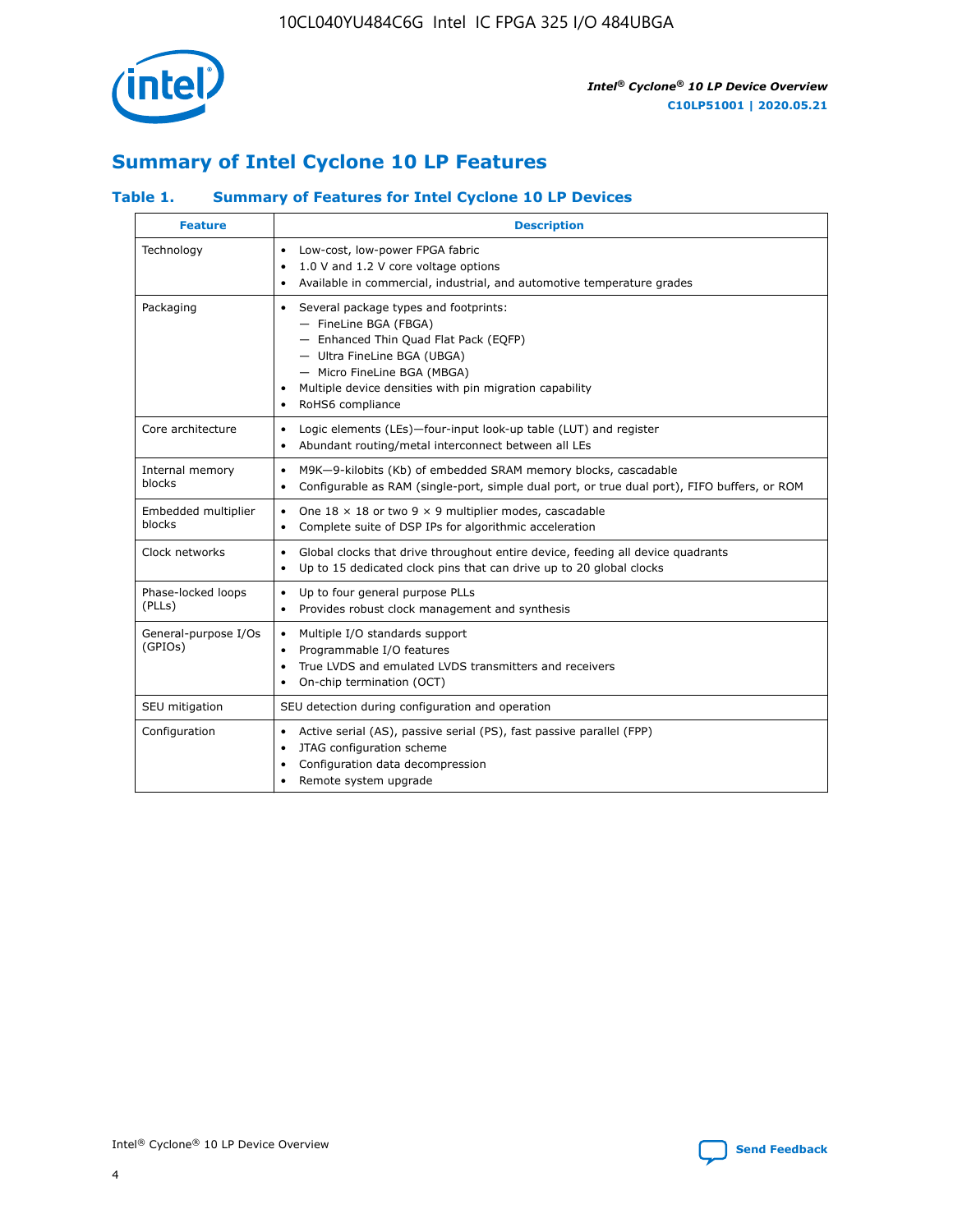*Intel® Cyclone® 10 LP Device Overview* **C10LP51001 | 2020.05.21**



## **Intel Cyclone 10 LP Available Options**

#### **Figure 1. Sample Ordering Code and Available Options for Intel Cyclone 10 LP Devices —Preliminary**



#### **Related Information**

[Extended Temperature Device Support](https://www.intel.com/content/www/us/en/products/programmable/temperature.html)

Lists the ordering part number of devices that support the extended industrial operating temperature, the devices' operational speed grade, and Intel Quartus Prime option to set for performing timing analysis at the extended junction temperature range.

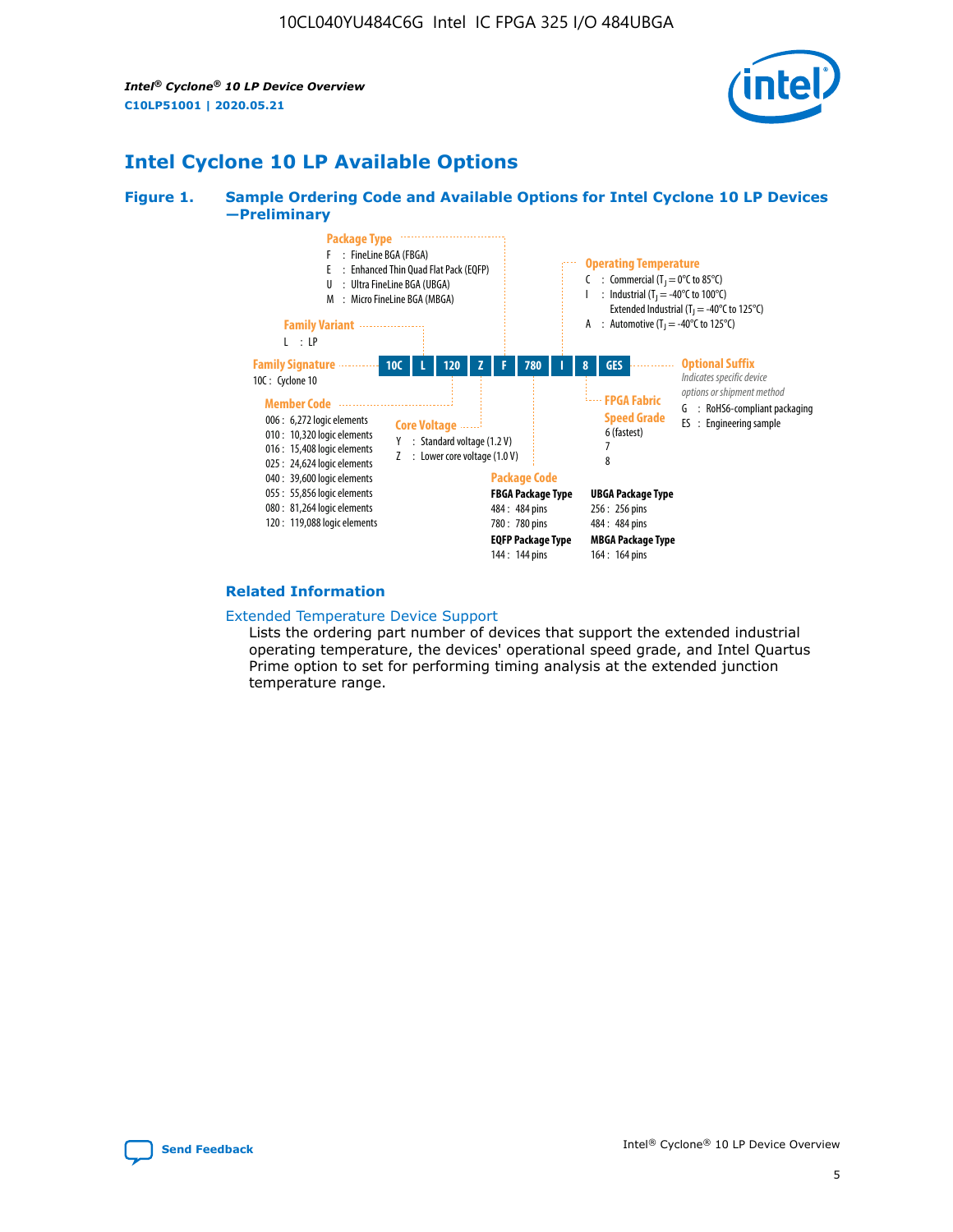

## **Intel Cyclone 10 LP Maximum Resources**

### **Table 2. Maximum Resource Counts for Intel Cyclone 10 LP Devices**

|                           | <b>Resource</b>  | <b>Device</b>  |                |                |                |                |                |                |                |
|---------------------------|------------------|----------------|----------------|----------------|----------------|----------------|----------------|----------------|----------------|
|                           |                  | <b>10CL006</b> | <b>10CL010</b> | <b>10CL016</b> | <b>10CL025</b> | <b>10CL040</b> | <b>10CL055</b> | <b>10CL080</b> | <b>10CL120</b> |
| Logic Elements (LE)       |                  | 6,272          | 10,320         | 15,408         | 24,624         | 39,600         | 55,856         | 81,264         | 119,088        |
| M9K                       | <b>Block</b>     | 30             | 46             | 56             | 66             | 126            | 260            | 305            | 432            |
| Memory                    | Capacity<br>(Kb) | 270            | 414            | 504            | 594            | 1,134          | 2,340          | 2,745          | 3,888          |
| $18 \times 18$ Multiplier |                  | 15             | 23             | 56             | 66             | 126            | 156            | 244            | 288            |
| <b>PLL</b>                |                  | 2              | 2              | 4              | 4              | $\overline{4}$ | 4              | $\overline{4}$ | 4              |
| Clock                     |                  | 20             | 20             | 20             | 20             | 20             | 20             | 20             | 20             |
| Maximum I/O               |                  | 176            | 176            | 340            | 150            | 325            | 321            | 423            | 525            |
| Maximum LVDS              |                  | 65             | 65             | 137            | 52             | 124            | 132            | 178            | 230            |

## **Intel Cyclone 10 LP Package Plan**

#### **Table 3. Package Plan for Intel Cyclone 10 LP Devices**

The GPIO counts do not include the DCLK pins. The LVDS counts include DIFFIO and DIFFCLK pairs only-LVDS I/Os with both p and n pins. Refer to the related information.

| <b>Device</b> | <b>Package</b>                      |                                    |              |                           |                             |                           |                      |                           |             |                           |                             |                           |             |
|---------------|-------------------------------------|------------------------------------|--------------|---------------------------|-----------------------------|---------------------------|----------------------|---------------------------|-------------|---------------------------|-----------------------------|---------------------------|-------------|
|               | M164<br><b>Type</b><br>164-pin MBGA |                                    | 256-pin UBGA | <b>U256</b>               | <b>U484</b><br>484-pin UBGA |                           | E144<br>144-pin EQFP |                           | <b>F484</b> | 484-pin FBGA              | <b>F780</b><br>780-pin FBGA |                           |             |
|               | <b>Size</b>                         | $8 \text{ mm} \times 8 \text{ mm}$ |              | $14$ mm $\times$ 14<br>mm |                             | $19$ mm $\times$ 19<br>mm |                      | $22$ mm $\times$ 22<br>mm |             | $23$ mm $\times$ 23<br>mm |                             | $29$ mm $\times$ 29<br>mm |             |
|               | <b>Ball</b><br><b>Pitch</b>         | $0.5$ mm                           |              | $0.8$ mm                  |                             | $0.8$ mm                  |                      | $0.5$ mm                  |             | 1.0 <sub>mm</sub>         |                             | 1.0 <sub>mm</sub>         |             |
|               | I/O<br><b>Type</b>                  | <b>GPIO</b>                        | <b>LVDS</b>  | <b>GPIO</b>               | <b>LVDS</b>                 | <b>GPIO</b>               | <b>LVDS</b>          | <b>GPIO</b>               | <b>LVDS</b> | <b>GPIO</b>               | <b>LVDS</b>                 | <b>GPIO</b>               | <b>LVDS</b> |
| 10CL006       |                                     |                                    |              | 176                       | 65                          |                           |                      | 88                        | 22          |                           |                             |                           |             |
| 10CL010       |                                     | 101                                | 26           | 176                       | 65                          |                           |                      | 88                        | 22          |                           |                             |                           |             |
| 10CL016       |                                     | 87                                 | 22           | 162                       | 53                          | 340                       | 137                  | 78                        | 19          | 340                       | 137                         |                           |             |
| 10CL025       |                                     | —                                  | —            | 150                       | 52                          | —                         |                      | 76                        | 18          | -                         | —                           |                           |             |
| 10CL040       |                                     |                                    |              |                           |                             | 325                       | 124                  |                           |             | 325                       | 124                         |                           |             |
| 10CL055       |                                     |                                    |              |                           |                             | 321                       | 132                  |                           |             | 321                       | 132                         |                           |             |
| 10CL080       |                                     |                                    |              |                           |                             | 289                       | 110                  |                           |             | 289                       | 110                         | 423                       | 178         |
| 10CL120       |                                     |                                    |              |                           |                             |                           |                      |                           |             | 277                       | 103                         | 525                       | 230         |

#### **Related Information**

- [Why does the Intel Quartus Prime software device pin-out show a different](https://www.intel.com/content/altera-www/global/en_us/index/support/support-resources/knowledge-base/component/2020/why-does-intel--quartus--device-pinout-pin-count-shows-a-differe0.html) [number of pins compared to the Intel Cyclone 10 LP Device Overview?](https://www.intel.com/content/altera-www/global/en_us/index/support/support-resources/knowledge-base/component/2020/why-does-intel--quartus--device-pinout-pin-count-shows-a-differe0.html)
- [How is the LVDS pair count that is published in the Intel Cyclone 10 LP Device](https://www.intel.com/content/altera-www/global/en_us/index/support/support-resources/knowledge-base/component/2020/how-is-the-lvds-pair-count-in-intel--cyclone--10-device-overview.html) [Overview calculated?](https://www.intel.com/content/altera-www/global/en_us/index/support/support-resources/knowledge-base/component/2020/how-is-the-lvds-pair-count-in-intel--cyclone--10-device-overview.html)



Intel<sup>®</sup> Cyclone<sup>®</sup> 10 LP Device Overview **[Send Feedback](mailto:FPGAtechdocfeedback@intel.com?subject=Feedback%20on%20Intel%20Cyclone%2010%20LP%20Device%20Overview%20(C10LP51001%202020.05.21)&body=We%20appreciate%20your%20feedback.%20In%20your%20comments,%20also%20specify%20the%20page%20number%20or%20paragraph.%20Thank%20you.)** Send Feedback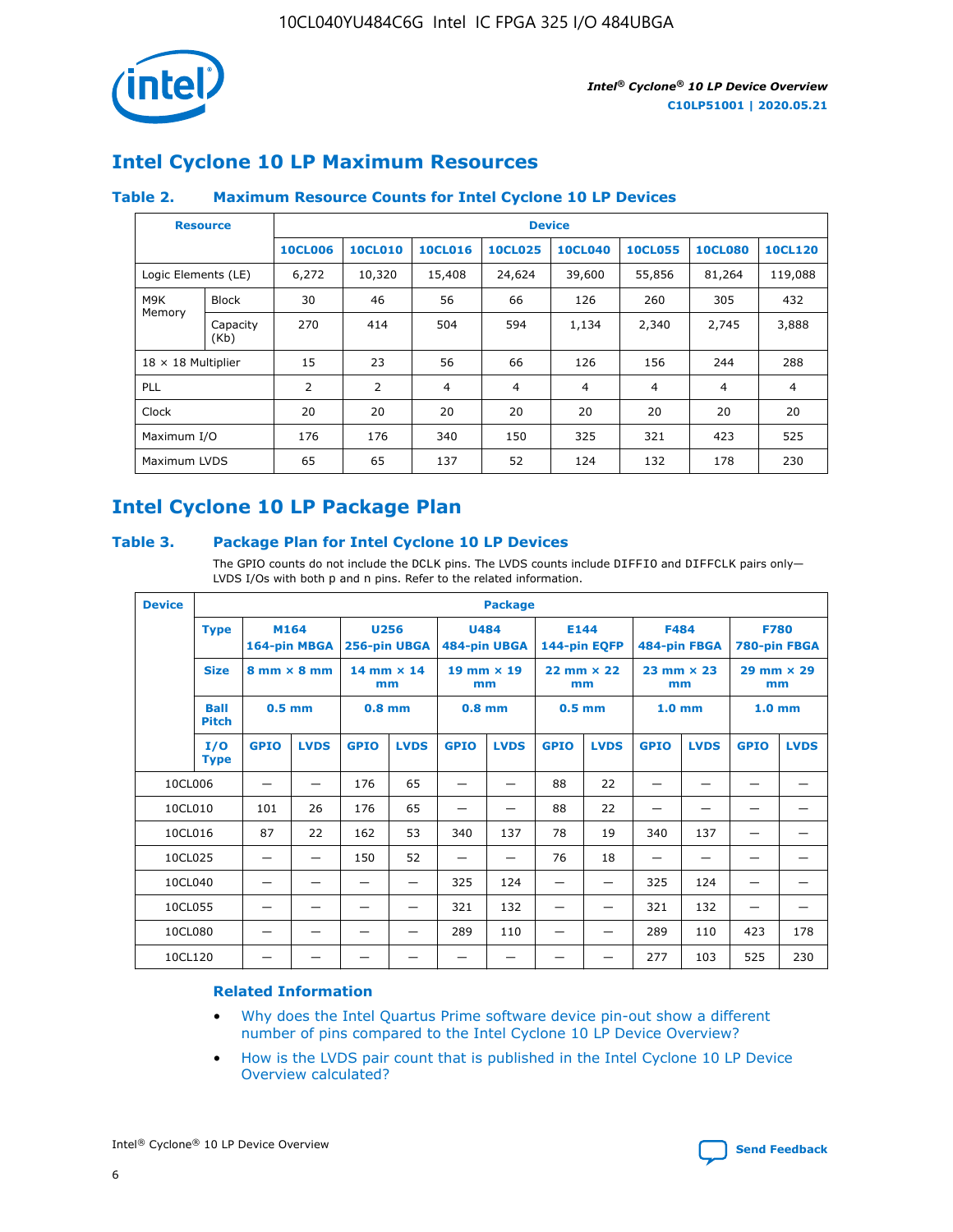*Intel® Cyclone® 10 LP Device Overview* **C10LP51001 | 2020.05.21**



## **Intel Cyclone 10 LP I/O Vertical Migration**

#### **Figure 2. Migration Capability Across Intel Cyclone 10 LP Devices**

- The arrows indicate the migration paths. The devices included in each vertical migration path are shaded. Devices with lesser I/O resources in the same path have lighter shades.
- To achieve full I/O migration across devices in the same migration path, restrict I/O usage to match the device with the lowest I/O count.



*Note:* To verify the pin migration compatibility, use the Pin Migration View window in the Intel Quartus Prime software Pin Planner.

## **Logic Elements and Logic Array Blocks**

The LAB consists of 16 logic elements (LE) and a LAB-wide control block. An LE is the smallest unit of logic in the Intel Cyclone 10 LP device architecture. Each LE has four inputs, a four-input look-up table (LUT), a register, and output logic. The four-input LUT is a function generator that can implement any function with four variables.

#### **Figure 3. Intel Cyclone 10 LP Device Family LEs**



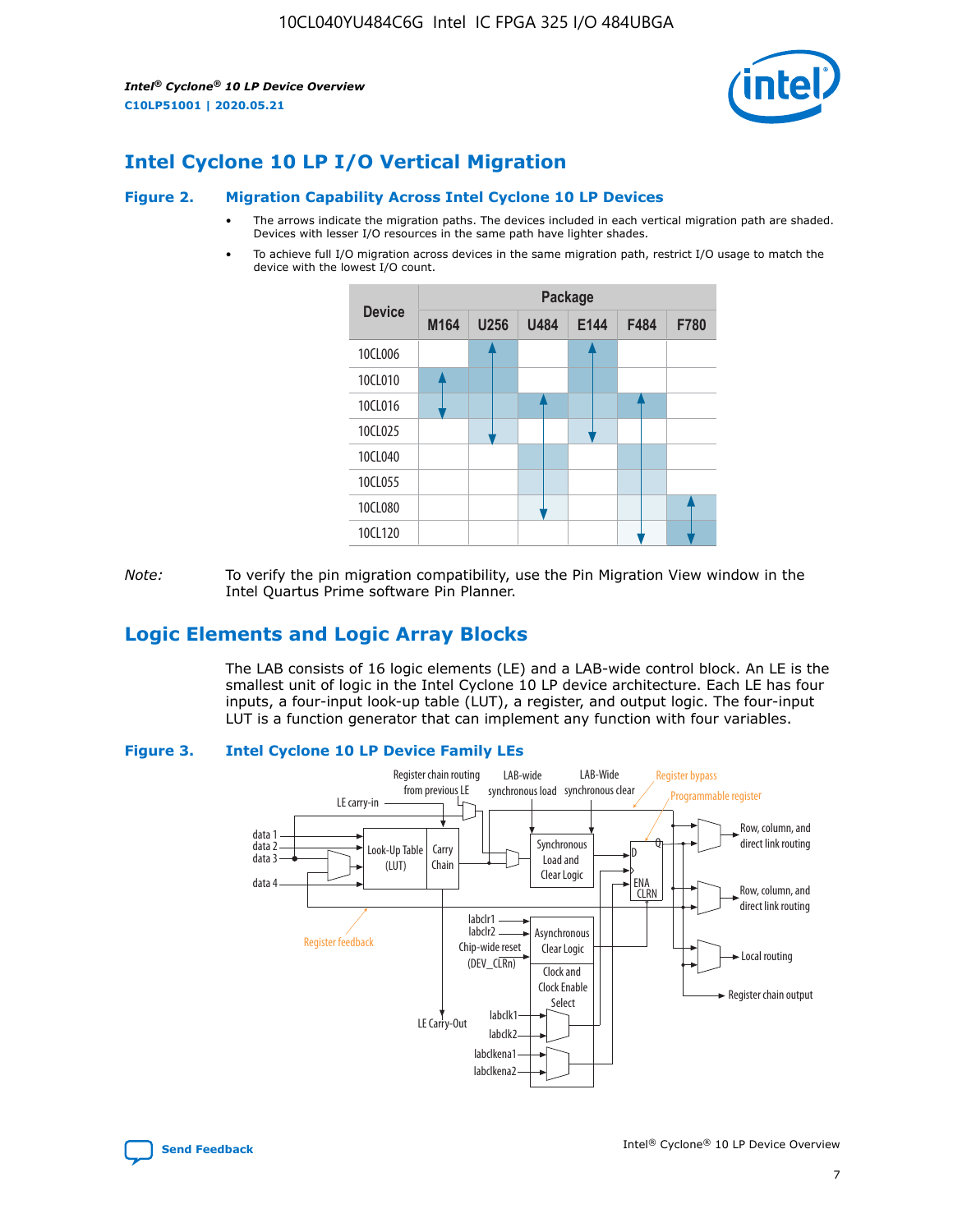

## **Embedded Multipliers**

Each embedded multiplier block in Intel Cyclone 10 LP devices supports one individual  $18 \times 18$ -bit multiplier or two individual 9  $\times$  9-bit multipliers. You can cascade the multiplier blocks to form wider or deeper logic structures.

You can control the operation of the embedded multiplier blocks using the following options:

- Parameterize the relevant IP cores with the Intel Quartus Prime parameter editor
- Infer the multipliers directly with VHDL or Verilog HDL

Intel and partners offer popular DSP IPs for Intel Cyclone 10 LP devices, including:

- Finite impulse response (FIR)
- Fast Fourier transform (FFT)
- Numerically controlled oscillator (NCO) functions

For a streamlined DSP design flow, the DSP Builder tool integrates the Intel Quartus Prime software with MathWorks Simulink and MATLAB design environments.

## **Embedded Memory Blocks**

The embedded memory structure consists of M9K memory blocks columns. Each M9K memory block of a Intel Cyclone 10 LP device provides 9 Kb of on-chip memory. You can cascade the memory blocks to form wider or deeper logic structures.

You can configure the M9K memory blocks as RAM, FIFO buffers, or ROM.

#### **Table 4. M9K Operation Modes and Port Widths**

| <b>Operation Modes</b> | <b>Port Widths</b>                           |
|------------------------|----------------------------------------------|
| Single port            | $x1, x2, x4, x8, x9, x16, x18, x32, and x36$ |
| Simple dual port       | $x1, x2, x4, x8, x9, x16, x18, x32, and x36$ |
| True dual port         | x1, x2, x4, x8, x9, x16, and x18             |

## **Clocking and PLL**

Intel Cyclone 10 LP devices feature global clock (GCLK) networks, dedicated clock pins, and general purpose PLLs.

- Up to 20 GCLK networks that drive throughout the device
- Up to 15 dedicated clock pins
- Up to four general purpose PLLs with five outputs per PLL

The PLLs provide robust clock management and synthesis for the Intel Cyclone 10 LP device. You can dynamically reconfigure the PLLs in user mode to change the clock phase or frequency.

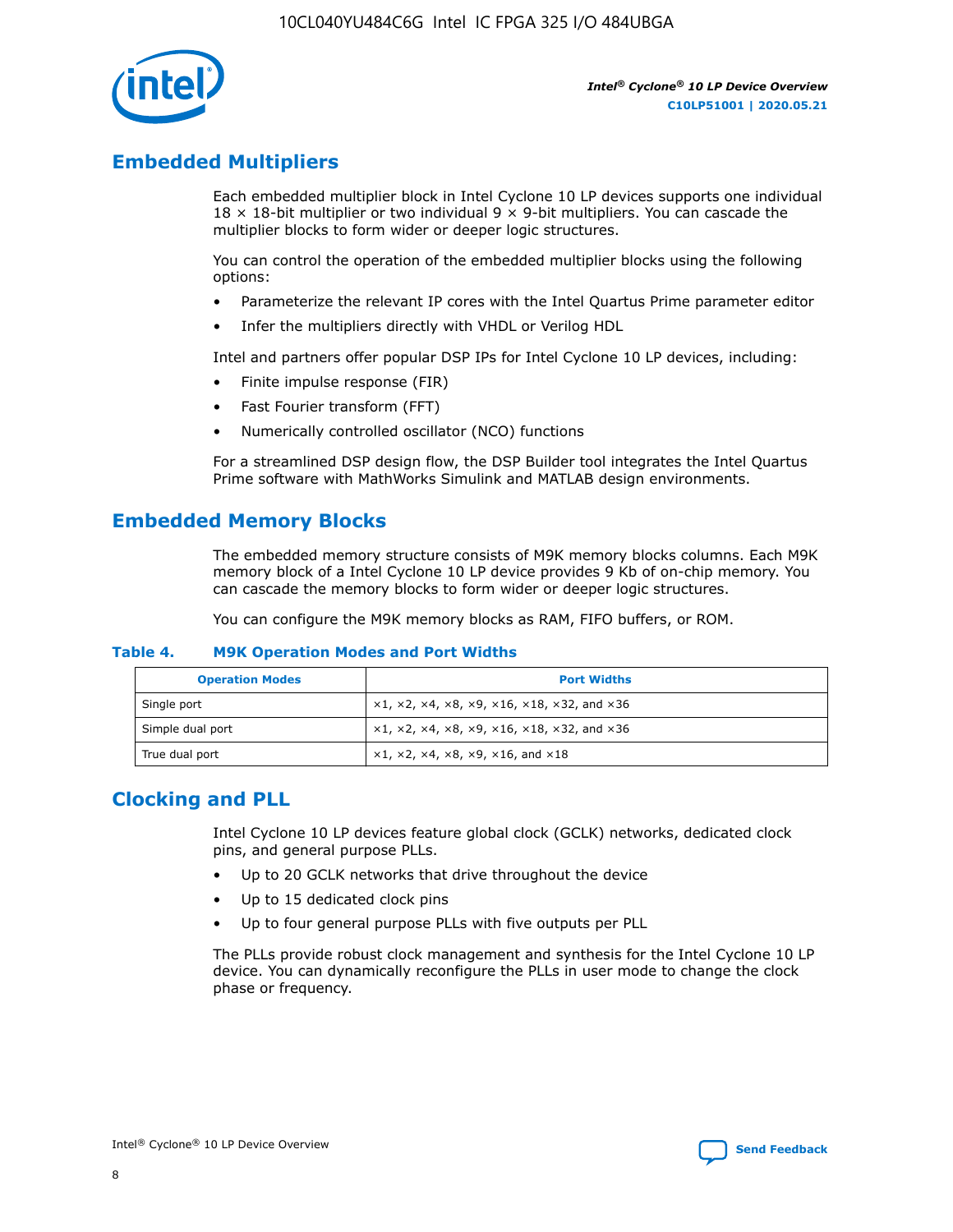*Intel® Cyclone® 10 LP Device Overview* **C10LP51001 | 2020.05.21**



## **FPGA General Purpose I/O**

Intel Cyclone 10 LP devices offer highly configurable GPIOs with these features:

- Support for over 20 popular single-ended and differential I/O standards.
- Programmable bus hold, pull-up resistors, delay, and drive strength.
- Programmable slew rate control to optimize signal integrity.
- Calibrated on-chip series termination ( $R<sub>S</sub>$  OCT) or driver impedance matching ( $R<sub>S</sub>$ ) for single-endd I/O standards.
- True and emulated LVDS buffers with LVDS SERDES implemented using logic elements in the device core.
- Hot socketing support.

## **Configuration**

Intel Cyclone 10 LP devices use SRAM cells to store configuration data. Configuration data is downloaded to the Intel Cyclone 10 LP device each time the device powers up.

You can use EPCS or EPCQ (AS x1) flash configuration devices to store configuration data and configure the Intel Cyclone 10 LP FPGAs.

- Intel Cyclone 10 LP devices support 1.5 V, 1.8 V, 2.5 V, 3.0 V, and 3.3 V programming voltages and several configuration schemes.
- The single-event upset (SEU) mitigation feature detects cyclic redundancy check (CRC) errors automatically during configuration and optionally during user  $mode<sup>(1)</sup>$ .

#### **Table 5. Configuration Schemes and Features Supported by Intel Cyclone 10 LP Devices**

| <b>Configuration Scheme</b> | <b>Configuration Method</b>     | <b>Decompression</b> | <b>Remote System</b><br><b>Upgrade</b> |  |
|-----------------------------|---------------------------------|----------------------|----------------------------------------|--|
| Active serial (AS)          | Serial configuration device     | Yes                  | Yes                                    |  |
| Passive serial (PS)         | External host with flash memory | Yes                  | Yes                                    |  |
|                             | Download cable                  | Yes                  |                                        |  |
| Fast passive parallel (FPP) | External host with flash memory |                      | Yes                                    |  |
| JTAG                        | External host with flash memory |                      |                                        |  |
|                             | Download cable                  |                      |                                        |  |

#### **Related Information**

[Configuration Devices](https://www.altera.com/products/configuration-devices/overview.html)

Provides more information about the EPCS and EPCQ configuration devices.

 $(1)$  User mode error detection is not supported on 1.0 V core voltage Intel Cyclone 10 LP device variants.

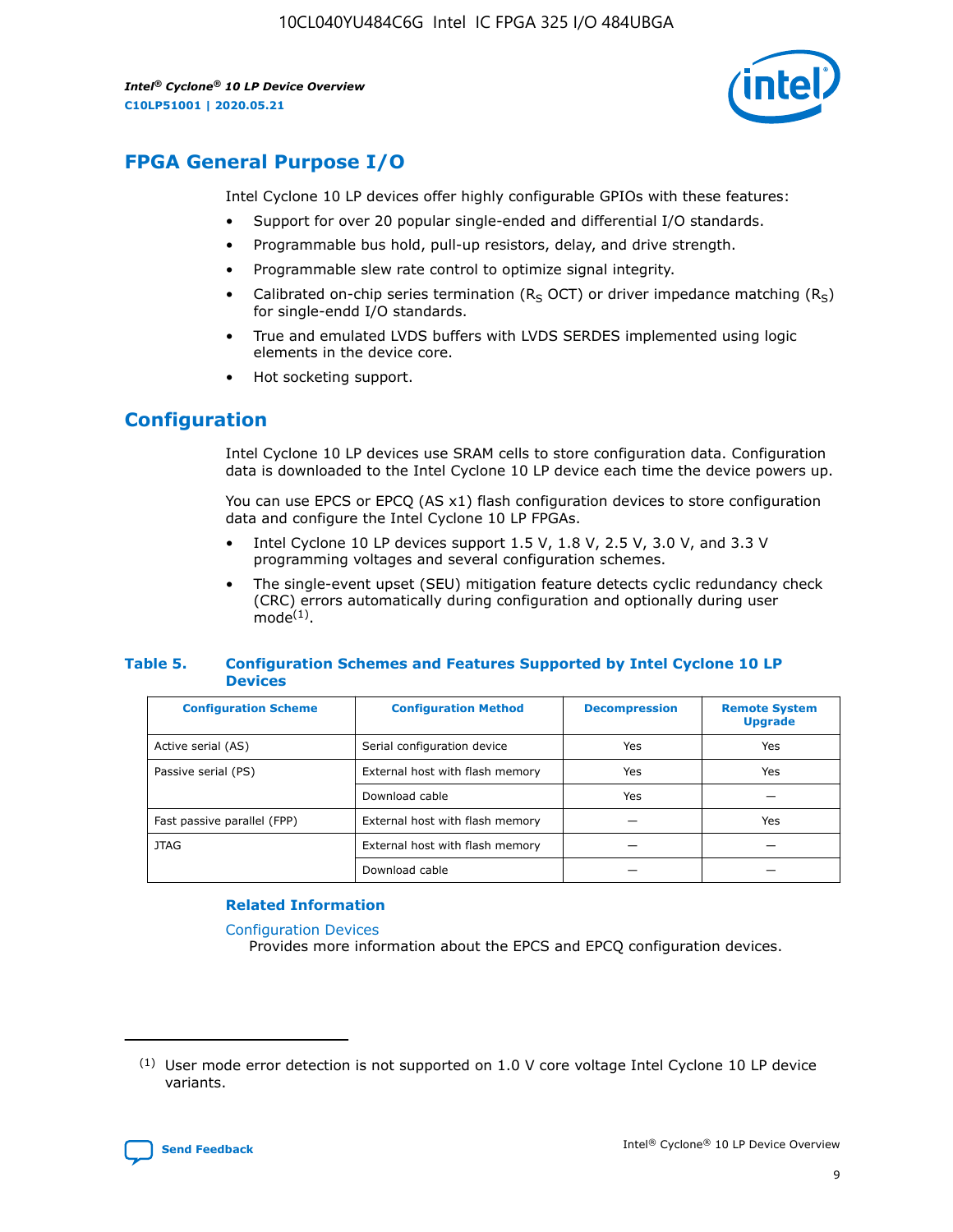10CL040YU484C6G Intel IC FPGA 325 I/O 484UBGA



*Intel® Cyclone® 10 LP Device Overview* **C10LP51001 | 2020.05.21**

## **Power Management**

Intel Cyclone 10 LP devices are built on optimized low-power process:

- Available in two core voltage options: 1.2 V and 1.0 V
- Hot socketing compliant without needing external components or special design requirements

To accelerate your design schedule, combine Intel Intel Cyclone 10 LP FPGAs with Intel Enpirion® Power Solutions. Intel's ultra-compact and efficient Intel Enpirion PowerSoCs are ideal for meeting Intel Cyclone 10 LP power requirements. Intel Enpirion PowerSoCs integrate most of the required components to provide you fullyvalidated and straightforward solutions with up to 96% efficiency. These advantages reduce your power supply design time and allow you to focus on your IP and FPGA designs.

#### **Related Information**

#### [Enpirion Power Solutions](https://www.altera.com/products/power/devices.html)

Provides more information about Enpirion PowerSoC devices.

## **Document Revision History for Intel Cyclone 10 LP Device Overview**

| <b>Document</b><br><b>Version</b> | <b>Changes</b>                                                                                                                                                                                                                                                        |
|-----------------------------------|-----------------------------------------------------------------------------------------------------------------------------------------------------------------------------------------------------------------------------------------------------------------------|
| 2020.05.21                        | At the package plan table, added description and related information links that explain how the GPIO<br>and LVDS pins are counted.                                                                                                                                    |
| 2019.12.30                        | Added related information link to the <i>Extended Temperature Device Support</i> page that provides a list of<br>devices that support the extended temperature range, their operational speed grade, and related Intel<br>Quartus Prime settings for timing analysis. |

| <b>Date</b> | <b>Version</b> | <b>Changes</b>   |
|-------------|----------------|------------------|
| May 2017    | 2017.05.08     | Initial release. |